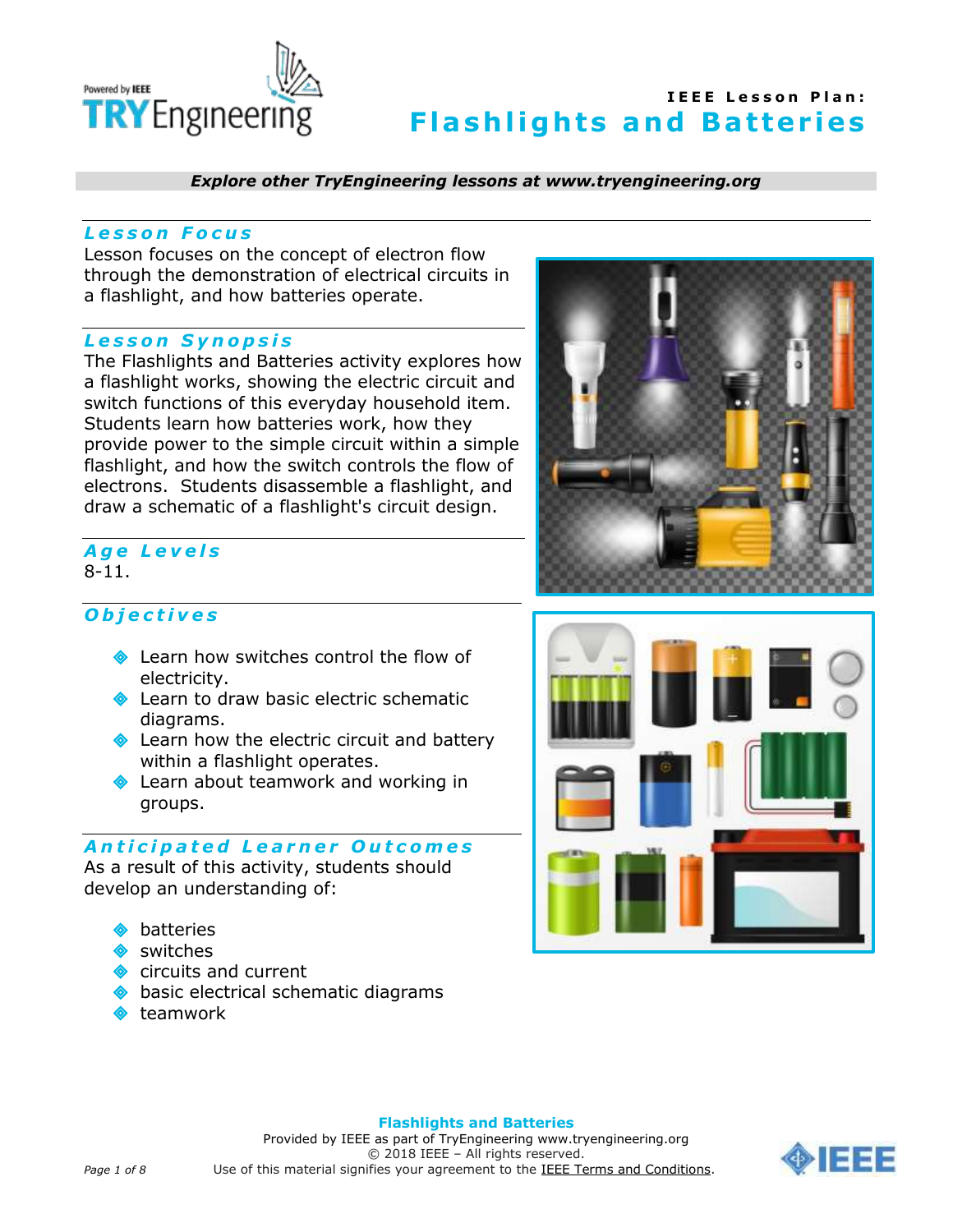# *L e s s o n A c t i v i t i e s*

Students learn how batteries work, and explore the simple circuit system found in a standard flashlight. Topics examined include batteries, electron flow, switches, and bulbs. Students disassemble a flashlight and also document their findings by creating schematics of flashlight electric circuits.

### *R e s o u r c e s / M a t e r i a l s*

- ◆ Teacher Resource Documents (attached)
- Student Worksheets (attached)
- Student Resource Sheets (attached)

### *A l i g n m e n t t o C u r r i c u l u m F r a m e w o r k s*

See attached curriculum alignment sheet.

### *I n t e r n e t C o n n e c t i o n s*

- TryEngineering (www.tryengineering.org)
- Engineering and Technology History Wiki (https://ethw.org/Batteries)

### *R e c o m m e n d e d R e a d i n g*

- DK Eyewitness Series: Electricity (ISBN: 0751361321)
- ◆ Eyewitness Electricity, by Steve Parker (DK Publishing, ISBN: 0789455773)
- ◆ [How Science Works,](http://www.amazon.com/exec/obidos/tg/detail/-/0762102497/qid=1080242513/sr=8-6/ref=sr_8_xs_ap_i6_xgl14/102-8413340-3113720?v=glance&s=books&n=507846) by Judith Hann (Readers Digest, ISBN: 0762102497)
- The Usborne Book of Batteries & Magnets (How to Make Series), by [Paula Borton,](http://www.amazon.com/exec/obidos/search-handle-url/index=books&field-author=Borton%2C%20Paula/102-8413340-3113720) [Vicky Cave](http://www.amazon.com/exec/obidos/search-handle-url/index=books&field-author=Cave%2C%20Vicky/102-8413340-3113720) (E D C Publications, ISBN: 074602083X)

# *O p t i o n a l W r i t i n g A c t i v i t y*

Write an essay or a paragraph describing how crank flashlights operate.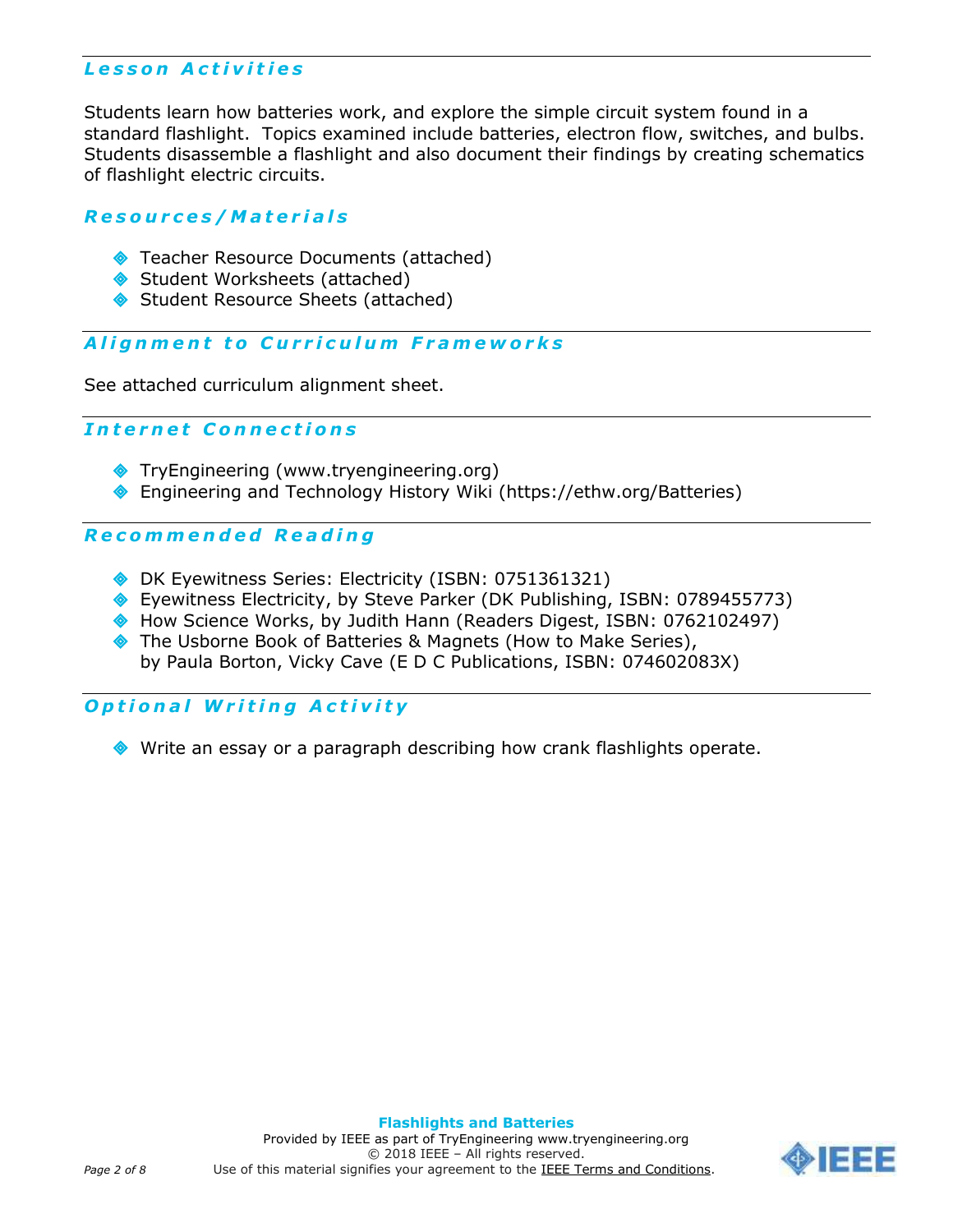

# *F o r T e a c h e r s : T e a c h e r R e s o u r c e*

### **Lesson Goal**

Explore simple circuits by demonstrating how batteries and flashlights operate. Students disassemble a flashlight, learn about the circuit design, and create schematics of flashlight electric circuits.

## **Lesson Objectives**

- Students learn how switches control the flow of electricity.
- Students learn to draw basic electric schematic diagrams.
- Students learn how the electric circuit and battery within a flashlight operates.
- Students learn about teamwork and working in groups.

### **Materials**

- Student Resource Sheet
- Student Worksheet
	- $\circ$  One set of materials for each group of students: (flashlight, 2 D batteries, two switches, paper, pencils)

### **Procedure**

- 1. Show students the various Student Reference Sheets. These may be read in class, or provided as reading material for the prior night's homework.
- 2. Divide students into groups of 3-4 students, providing one set of materials per group.
- 3. Show students a working flashlight and explain how the switch on the flashlight controls the flow of electricity throughout the flashlight circuit.
- 4. Ask the students to disassemble and reassemble the flashlight, so that it operates.
- 5. Ask students to draw in the Student Worksheet an electric circuit schematic for a flashlight in the "on" position.
- 6. Student groups next design an improved flashlight, and draw another electronic schematic for their new design. (Ideas: new materials, multiple bulbs, extra batteries)
- 7. Each student group presents their design to the class after designing on paper.

### ◆ Safety Note!

Be sure students do not try to disassemble a battery.

## **Time Needed**

One to two 45 minute sessions

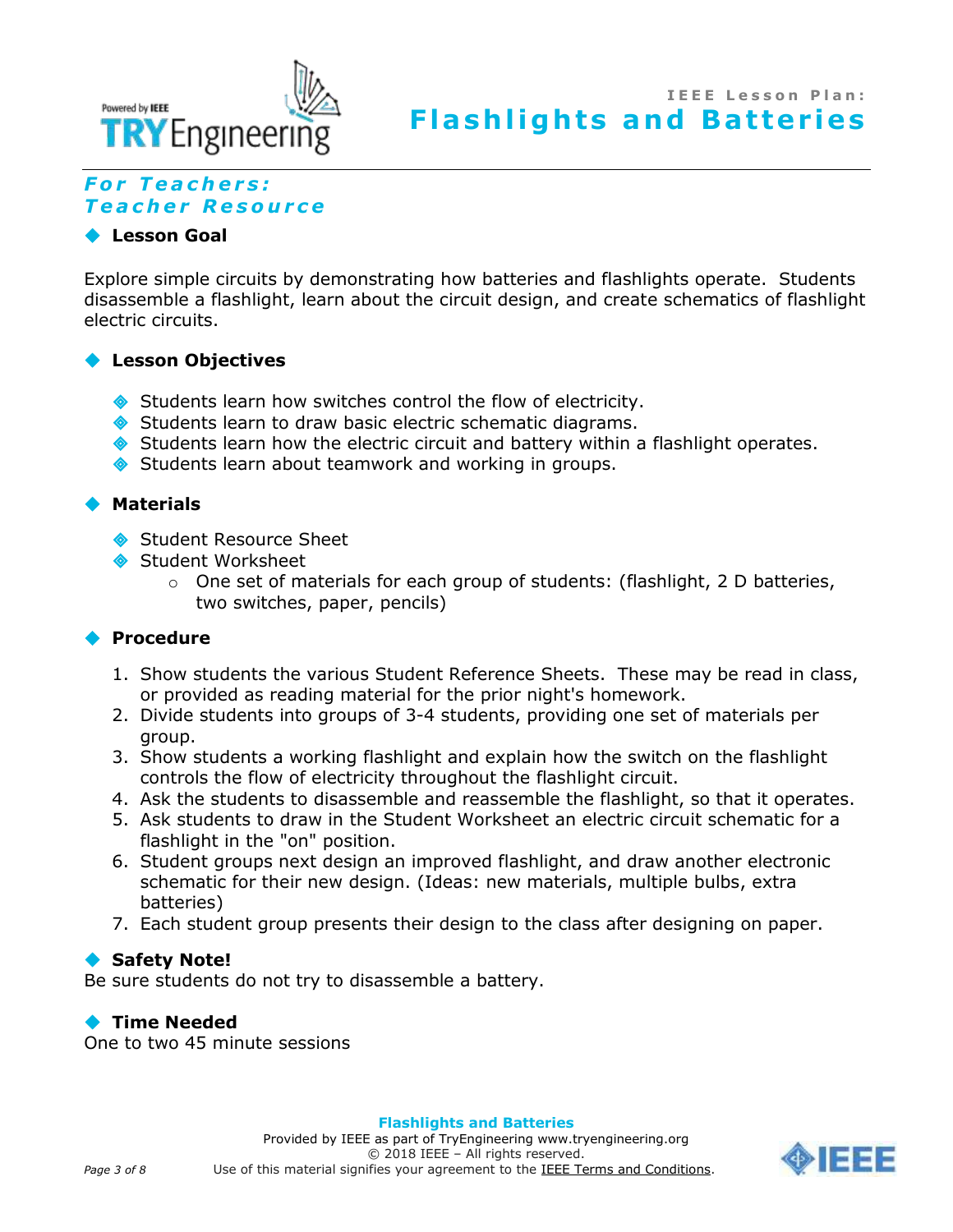

# *S t u d e n t R e s o u r c e : What is a Simple Circuit?*

## **Simple Circuit**

A simple circuit consists of three minimum elements that are required to complete a functioning electric circuit: a source of electricity (battery), a path or conductor on which electricity flows (wire) and an electrical resistor (lamp) which is any device that requires electricity to operate. The illustration below shows a simple circuit containing, one battery, two wires, a switch, and a bulb. The flow of electricity is from the high potential (+) terminal of the battery through the bulb (lighting it up), and back to the negative (-) terminal, in a continual flow when the switch is in the on position so current can flow.



## **Schematic Diagram of a Simple Circuit**

The following is a schematic diagram of the simple circuit showing the electronic symbols for the battery, switch, and bulb.



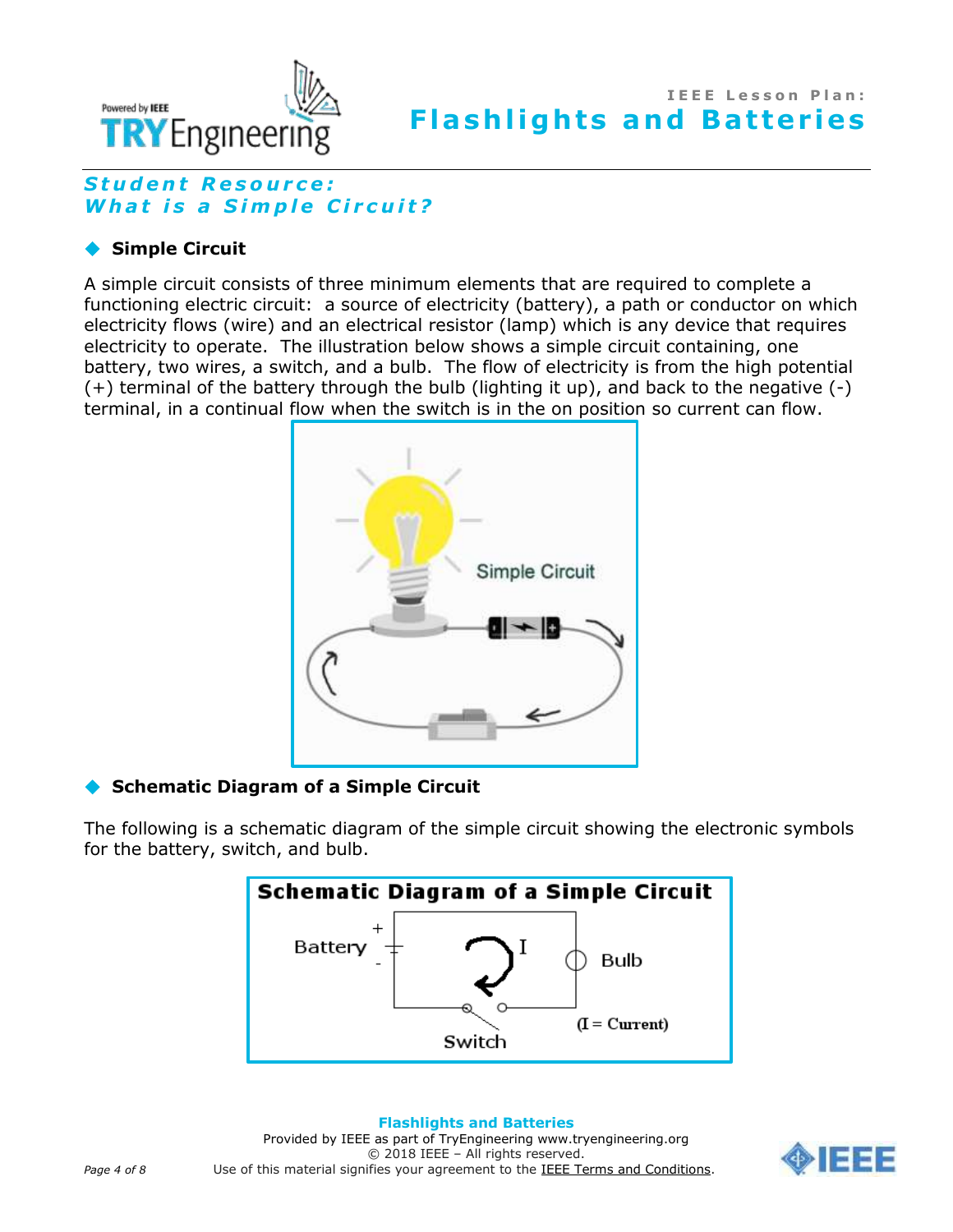

# **Student Resource:** *S i m u l a t i n g a S w i t c h*

## **Simulating a Switch by Disconnecting a Wire or Adding a Pencil**



There are several ways you can simulate a switch in a simple circuit. Simply removing and replacing the wire from the bulb can serve as a switch. Another simple switch can be made by attaching the end of one of the wires to the eraser end of a pencil using a rubber band. Then attach another rubber band to the other end of the pencil, and by simply laying the other end on top of - and then off of - the connecting wire, you have created a switch. Other types of conductors can also be used in switch design, such as aluminum foil, hairclips, paperclips, paper fasteners, and some metal pens.



**Flashlights and Batteries** Provided by IEEE as part of TryEngineering www.tryengineering.org © 2018 IEEE – All rights reserved. Page 5 of 8 **Use of this material signifies your agreement to the [IEEE Terms and Conditions.](https://www.ieee.org/site-terms-conditions.html)** 

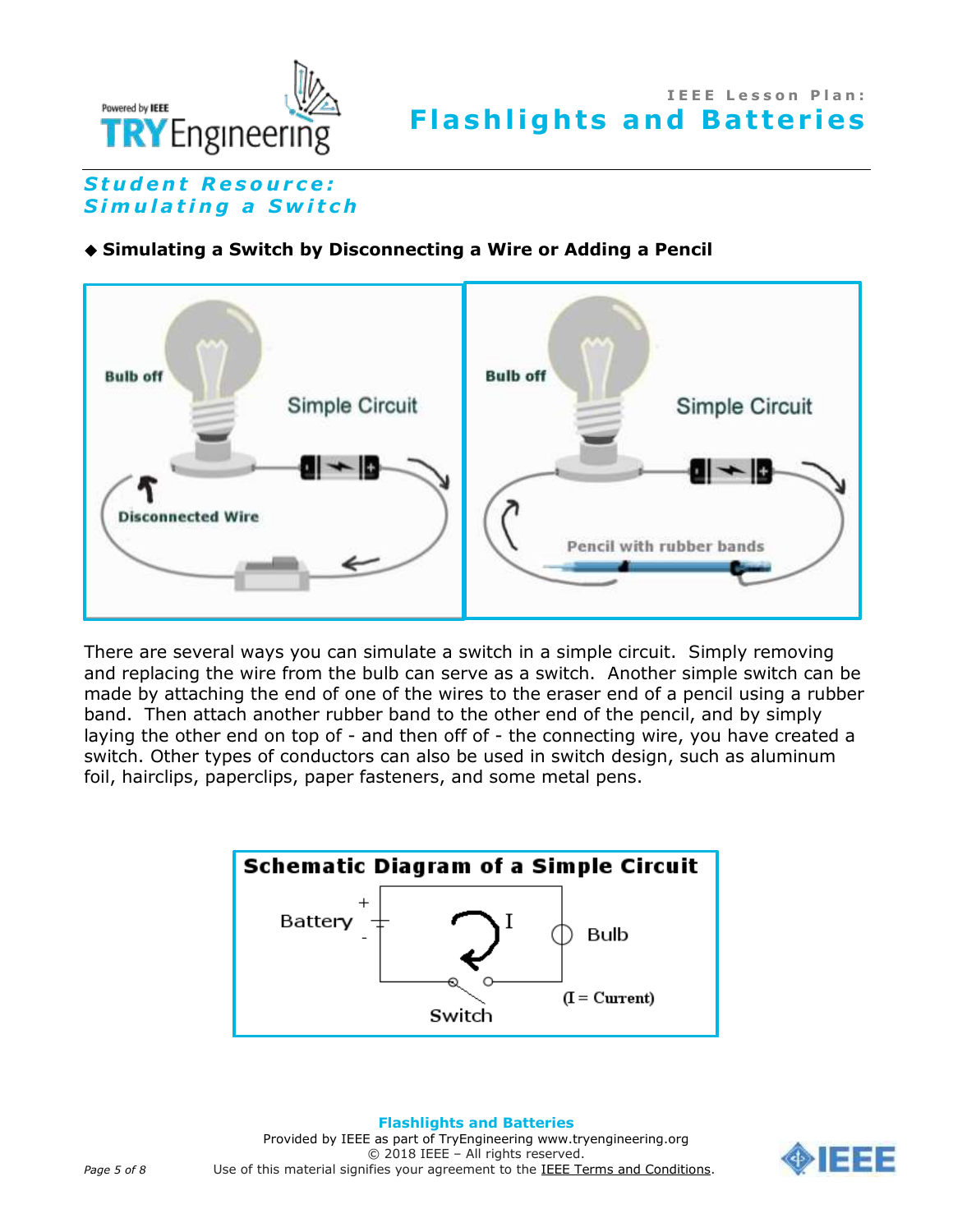

# **Student Resource:** *B a t t e r i e s a n d F l a s h l i g h t s*

### ◆ Battery History

The first battery was demonstrated in 1800 by Count Alessandro Volta. His experiments showed that different metals in contact with each other could create electricity. He constructed a stack of discs of zinc alternating with blotting paper soaked in saltwater and silver or copper. When wires made of two different metals were attached to both the top and bottom discs, Volta was able to measure a voltage and a current. He also discovered that the higher the pile, the higher the voltage. The current is produced because of a chemical reaction arising from the different electron-attracting capabilities of the two metals. Additional information on

battery history may be found on the Engineering and Technology History Wiki (https://ethw.org/Batteries).

### **Flashlight History**

In the 1890s, American Ever-Ready Company founder Conrad Hubert invented the electric hand torch. Hubert acquired the patent for the first Eveready flashlight in 1898. Hubert's first flashlights were made from paper and fiber tubes, with a bulb and a brass reflector. At the time, batteries were very weak and bulbs were still developing, so the first flashlights produced only a brief "flash" of light - which gave the invention its name.

### **How Flashlights Work**

There are seven main components to a flashlight:

- ◆ Case or Tube: holds all the other components of the flashlight.
- Contacts: thin spring or strip of metal usually made of copper or brass that serves as the connection between the battery, lamp, and switch.
- Switch: can be in on or off position.
- Reflector: plastic coated with a reflective aluminum layer to help brighten the effective light of the bulb.
- Bulb: usually very small.
- $\bullet$  Lens: plastic cover in front of the bulb to protect the lamp which could easily be broken.
- ◆ Batteries: Provide power to the flashlight.

When the switch is in the "on" position, it connects the two contract strips which allow electrons to flow. The batteries provide power to the flashlight, and sit on top of a small spring that is connected to one of the contact strips. This contact strip runs along the length of the case and contacts the switch. Another contact strip connects the switch with the bulb. Finally, another contact connects the bulb to the top battery, completing the circuit.

#### **Flashlights and Batteries**





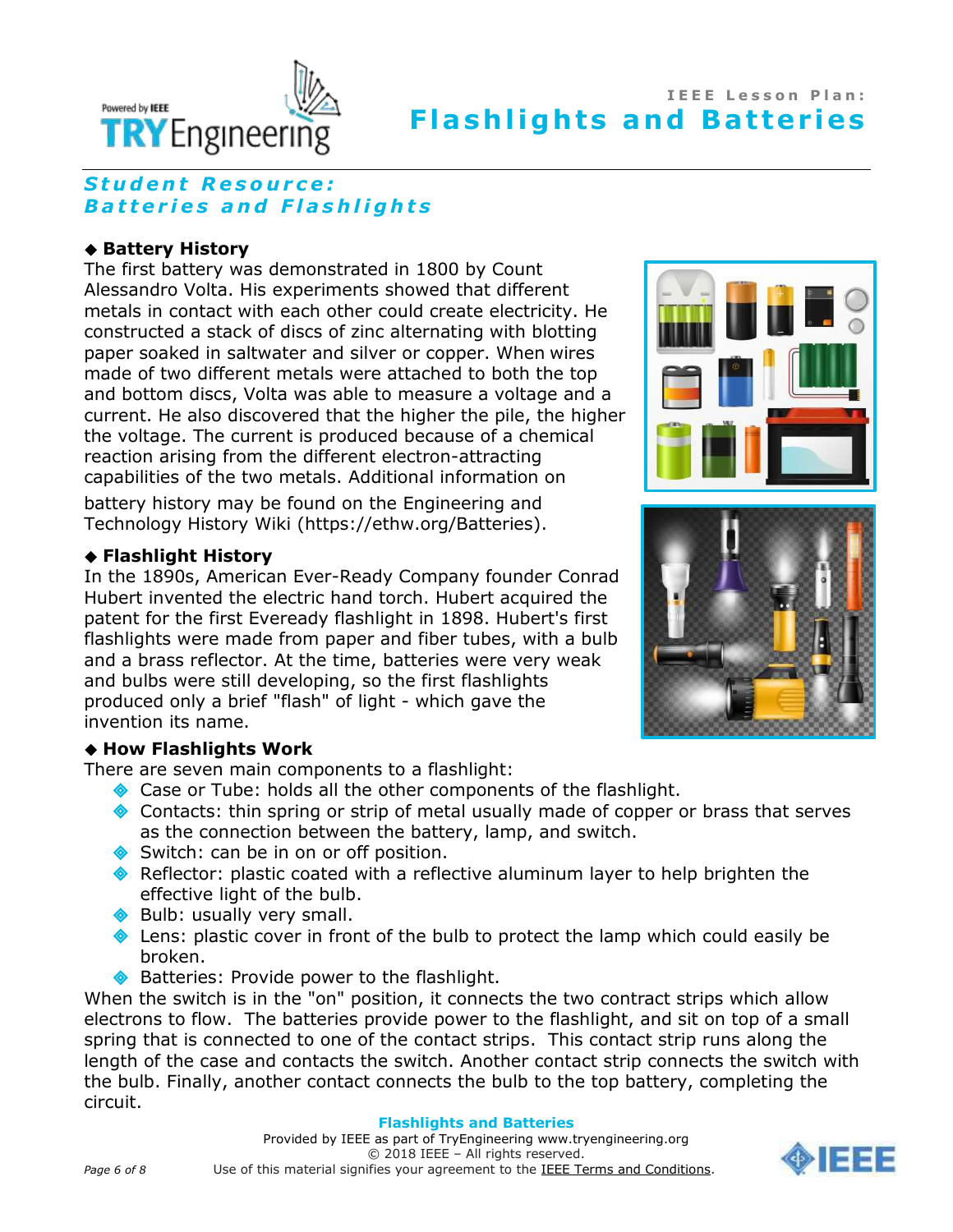

*S t u d e n t W o r k s h e e t :*

 Draw a schematic diagram of the circuit design for the standard flashlight in the "on" position in the box below.

Draw the schematic diagram for your improved flashlight in the box below.